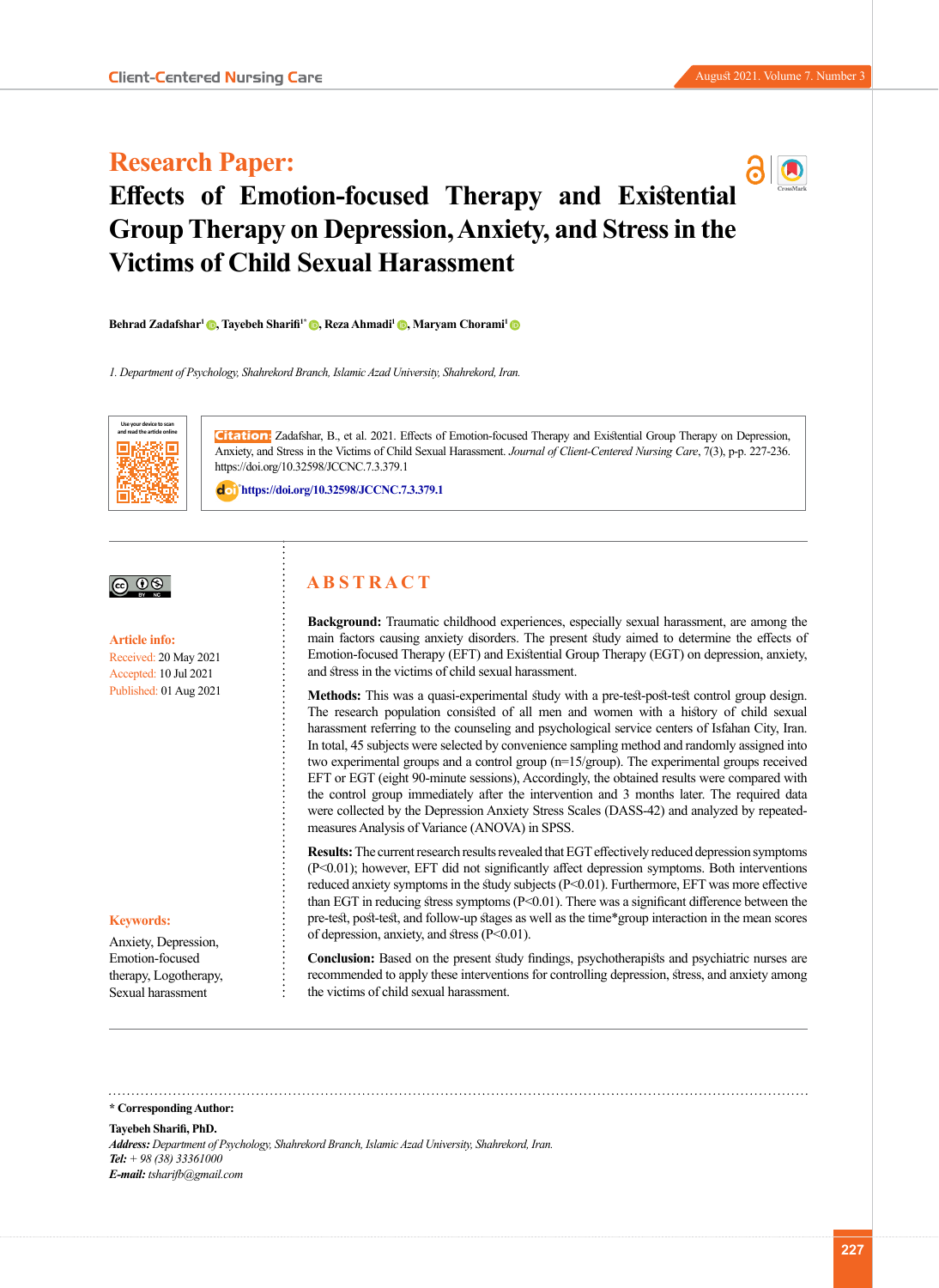# **Highlights**

**S**

- Existential group therapy reduced depression symptoms in the victims of child sexual harassment.
- Existential group therapy and emotion-focused group therapy effectively reduced anxiety symptoms in the study participants.
- Emotion-focused group therapy was significantly more effective than existential group therapy in reducing stress symptoms.

### **Plain Language Summary**

Traumatic childhood experiences, especially sexual harassment, are among the most important factors causing anxiety disorders. They can negatively affect the mental health of victims and lead to the occurrence of depression, anxiety, and aggression. According to the results of this study, existential group therapy reduced depression symptoms. Besides, existential group therapy and emotion-focused group therapy reduced anxiety symptoms in the victims of child sexual harassment. Emotion-focused group therapy was more effective than existential group therapy in reducing stress symptoms.

# **1. Introduction**

exual harassment is a major traumatic event that may threaten individuals throughout their lives. It is unwanted sexual behavior that leads to discomfort and negative effects [\(Syarifah Fathy-](#page-8-0)

[nah & Sharifah Syahirah, 2015\)](#page-8-0). [Kahsay \(2020\) d](#page-8-1)efines sexual harassment as inappropriate sexual behavior that includes seductive, unwanted, and repetitive sexual offers aiming to convince someone for sexual relationships. It means to impose one's sexual desire on a subject regardless of their content in a context of unequal power relations. Sexual harassment can involve various behaviors from street harassment to sexual abuse, and rape. It can be generally considered a range of sexually explicit gestures, behaviors, and practices, from lecherous looks to rape, and is categorized under verbal, nonverbal, and physical harassment [\(Khodabakhshi-Koolaee et al.](#page-8-2) [2019\).](#page-8-2) The rate of sexual harassment is high among both genders; however, girls are more harassed than boys (Vega-Gea et al. 2016). Evidence suggests that females are three times more likely than boys to experience sexual harassment. Moreover, children from poor families are 18 times more prone to be sexually abused than those from high-income families [\(Banducci et al. 2014\).](#page-8-3)

Sexual harassment can adversely affect victims' mental health and cause them depression, anxiety, and aggression [\(Carey et al. 2018\).](#page-8-4) Individuals who are sexually harassed or abused in childhood are more prone to be the victim of sexual harassment or commit this behavior against others in adulthood. Child sexual harassment by a family member or close relative can lead to more

severe and prolonged mental health problems (Radell [et al. 2021;](#page-8-5) [Dworkin et al. 2017\)](#page-8-6). Traumatic childhood experiences, especially sexual harassment, are among the major factors causing anxiety disorders. There is a high correlation between child sexual harassment and anxiety symptoms, including Post-Traumatic Stress Disorder (PTSD). Studies outlined a high prevalence of aggression among children with a history of sexual harassment [\(Nemeroff 2016;](#page-8-7) [Boroughs et al. 2015\)](#page-8-8). A study conducted in the US on individuals with a history of suicide or physical violence against others demonstrated that 18% of them had been sexually harassed in childhood [\(Harford et al. 2014\).](#page-8-9) Sexual harassment may also lead to stress, mood, anxiety, and bipolar disorders [\(Post et al. 2015\).](#page-8-10)

Emotion-Focused Therapy (EFT) is a new humanistic and experimental therapy that emphasizes the important role of emotions and emotional communication in organizing communication patterns [\(Shahar 2020\)](#page-8-11). This intervention is a combination of empathy and positive acceptance techniques from client-centered therapy, and the techniques of focus on the "moment-by-moment experiencing" and "empty chair", from Gestalt therapy [\(Timulak et al. 2018\).](#page-8-12) [Carryer and Greenberg](#page-8-13)  [\(2010\)](#page-8-13) reported that EFT could significantly reduce the symptoms of depression and trauma. Both individual and group EFT can effectively improve Major Depressive Disorder (MDD), quality of life, PTSD, and adaptive functions. Numerous studies have emphasized the major role of groups in psychotherapy; they suggested that groups can improve adaptation skills by providing an opportunity for the members to support one another and participate in a larger social network [\(Mohammadi](#page-8-14)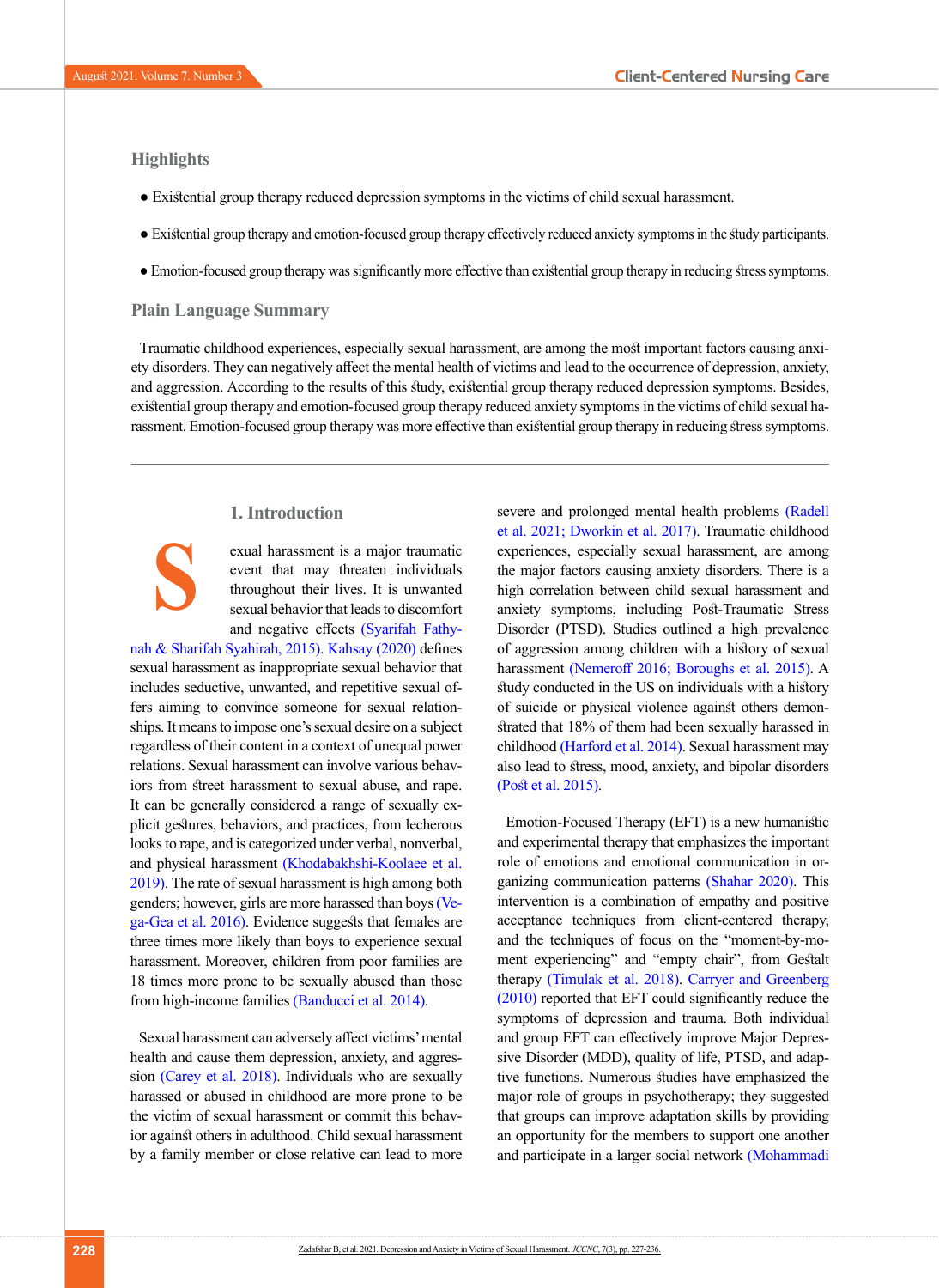[et al. 2020;](#page-8-14) [Victoria Cerezo et al. 2014\).](#page-9-0) According to its unique features in emotion regulation as well as the promotion of environmental and psychosocial adaptation, EFT can be an effective intervention for reducing psychological distress in the victims of sexual harassment (Flecha et al. 2020).

The existential approach to psychology addresses deep and central issues, such as loneliness, meaninglessness, death, and freedom for all individuals regardless of their culture, religion, ethnicity, and race [\(Heidenreich et al.](#page-8-15)  [2021;](#page-8-15) [Chabok et al. 2017\).](#page-8-16) Emphasizing important concepts, such as responsibility, presence in existence, freedom, choice, search for meaning, and self-knowledge, existential psychotherapy offers a unique approach to treat existential anxiety [\(Feizi et al. 2019\).](#page-8-17) This approach encourages the clients to face some aspects of their lives they have always escaped from. Instead, they are encouraged to bravely recognize unfortunate events to believe that they can achieve happiness and vitality when accepting that these are not ever-lasting issues in life [\(Yılmaz](#page-9-1)  [et al. 2019\)](#page-9-1). Existential Group Therapy (EGT) facilitates working on existential issues and the process of searching for value and meaning in life. It is critical to review the sexual records of individuals. This is because sexual behaviors are an essential part of psychological life and can affect individuals' mental health [\(Bahmani et al. 2015\)](#page-7-0). Those with a history of sexual harassment seriously need to be examined and receive effective psychological interventions. If the psychological effects of sexual harassment on the health status of individuals remain untreated, they can cause other mental problems and trap individuals in a vicious cycle [\(Brown et al. 2019\).](#page-8-18)

Existential therapy can also help the victims of sexual harassment to reduce their feelings of loneliness and helplessness by finding new meanings in life and coping with their unpleasant experiences (Y<sub>1</sub>lmaz et al. 2019). Most victims of sexual harassment have a sense of loneliness and guilt as they assume themselves to be the only ones who have experienced an unfortunate event; they usually do not discuss it with other due to a sense of shame or fear of its consequences. Group therapy provides them the opportunity to improve their mental health in a supportive group of people with the same problem. Accordingly, this study aimed to compare the effects of group EFT and EGT on depression, anxiety, and stress in the victims of child sexual harassment.

<span id="page-2-0"></span>**Table 1.** A summary of emotion-focused group therapy sessions (Watson, Goldman & Greenberg 200[7\)](#page-9-2)

| <b>Sessions</b> | <b>Objectives</b>                                                                                                                                               | <b>Content/Practices</b>                                                                                                                                                                       |
|-----------------|-----------------------------------------------------------------------------------------------------------------------------------------------------------------|------------------------------------------------------------------------------------------------------------------------------------------------------------------------------------------------|
| 1               | Assessing clients' problems and underlying areas, including<br>stressors, coping, social support, and psychological safety.<br>Creating a therapeutic alliance. | Familiarize participants with group members and ex-<br>plain treatment goals; preliminary report on emotion-<br>focused group therapy approach.                                                |
| $\overline{2}$  | Identifying the patterns of how individuals can be related to<br>themselves.<br>Recognizing intra- and inter-personal emotions and communica-<br>tion.          | Implement an emotion-focused group therapy pro-<br>gram; Recognizing the cycle of negative interaction.<br>Discovering emotional conflicts.                                                    |
| 3               | Expanding awareness about unrecognizable emotions in interac-<br>tion with oneself and others.                                                                  | Identify the unknown emotions underlying the interac-<br>tive situation.                                                                                                                       |
| 4               | Reviewing problems in terms of cycles, basic emotions, and at-<br>tachment needs.                                                                               | Emphasize participants' abilities to express their emo-<br>tions and indicating appropriate behaviors concerning<br>depression, anxiety, and stress.                                           |
| 5               | Expanding awareness about basic (deprived) emotions and at-<br>tachment needs through contact with oneself and others.                                          | Encouraging participants to identify their unmet needs<br>and the aspects of themselves that have been denied.                                                                                 |
| 6               | Increasing the acceptance of feelings and attachment needs with<br>the help of the therapist.                                                                   | Informing participants of the underlying emotions; in-<br>crease the acceptance of new interactive answers.                                                                                    |
| 7               | Encouraging clients to express their needs and establish safe and<br>positive cycles with themselves, the therapist, and others.                                | Developing early emotional experiences in the field of<br>depression; anxiety and stress, increasing the identifi-<br>cation of attachment patterns; facilitating the expres-<br>sion of needs |
| 8               | Suggesting new solutions to clients' problems and supporting<br>them in the outside world.                                                                      | Create new interactive situations between partici-<br>pants; clarifying interactive patterns, reminding them<br>of new sets of needs.                                                          |
| 9               | Enhancing the new cycles of positive interaction with oneself and<br>others.                                                                                    | Strengthening the changes that have taken place dur-<br>ing therapy sessions, highlighting the differences be-<br>tween current and past interactions.                                         |

**Client- Centered Nursing Care**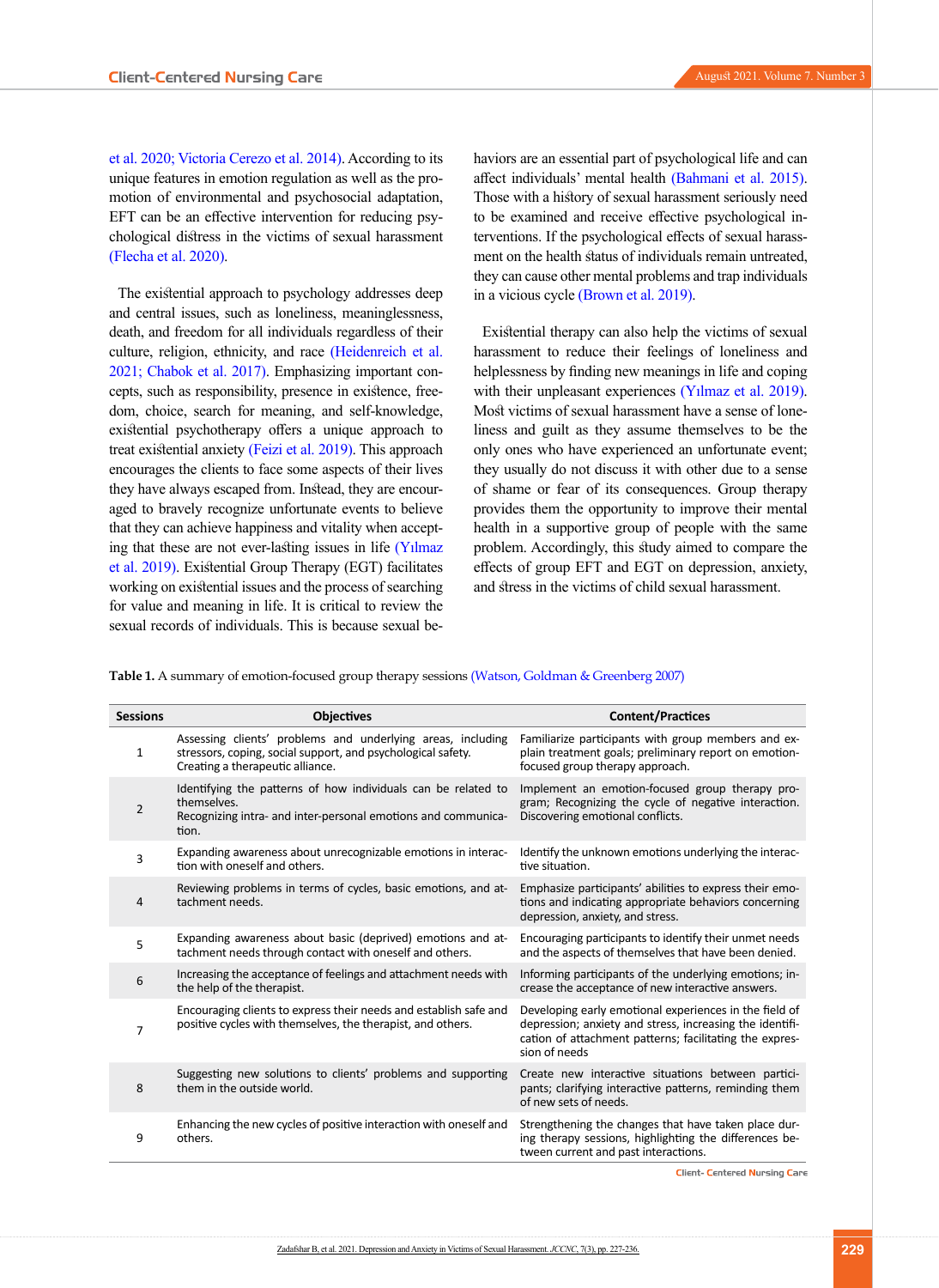## **2. Materials and Methods**

This was a quasi-experimental study with pre-testpost-test control group design. The research population consisted of all men and women with a history of child sexual harassment referring to the counseling and psychological service centers of Isfahan City, Iran, in 2019 and 2020. The sample size included 45 subjects, i.e., determined by G\*power software. The study subjects were selected by convenience sampling method. The inclusion criteria of the study included a history of child sexual harassment based on the clinical interviews, providing informed consent forms for participation in the study, being 20-30 years old, not taking psychiatric drugs and non-affliction with psychiatric disorders or acute physical illnesses that could interfere with the research process. The exclusion criteria were undergoing any other interventions, absence from >2 therapy sessions, affliction with a disease that could disrupt the treatment process, and unwillingness to continue the study. The study subjects were randomly assigned into two experimental groups (EFT & EGT) and a control group (n=15/group). The research instrument included the following:

Depression Anxiety Stress Scales (DASS-42): This self-report, 42-item scale was developed by Lovibond in 1995 to measure depression, anxiety, and stress (14 items per construct) over the past week. All items are scored on a 4-point Likert-type scale, ranging from 0 to 3. The minimum and maximum scores obtained for each subscale (depression, anxiety, & stress) are 0 and 42, respectively. A higher score indicates a higher level

<span id="page-3-0"></span>**Table 2.** A summary of existential group therapy sessions [\(Tantam & van Deurzen, 2019\)](#page-8-19)

| <b>Sessions</b> | <b>Objectives</b>                                                                                                                                                                                                                                    | <b>Practices</b>                                                                                                                                                                                                                                                                                                                               |
|-----------------|------------------------------------------------------------------------------------------------------------------------------------------------------------------------------------------------------------------------------------------------------|------------------------------------------------------------------------------------------------------------------------------------------------------------------------------------------------------------------------------------------------------------------------------------------------------------------------------------------------|
| $\mathbf{1}$    | 1- Familiarity with the process of group therapy<br>2- Familiarity with rules and norms<br>3- Facilitating group solidarity and communication<br>4- Emphasizing the principle of confidentiality                                                     | 1- Explaining the formation of problems based on the ap-<br>proach of existential analytical psychotherapy<br>2- Explaining group existential analytical psychotherapy<br>3- Introducing the rules and norms<br>4- Introducing the group members<br>5- Evaluating the concerns and opinions of the members re-<br>garding the discussed issues |
| $\overline{2}$  | 1- Establishing group communication and solidarity<br>2- Increasing self-awareness<br>3- Living in the present time<br>4- Increasing the participation of group members                                                                              | 1- Encouraging members to express their emotions and<br>thoughts<br>2- Educating members about empathy and giving feedback<br>3- Focus on the "here" and "now"                                                                                                                                                                                 |
| 3               | 1- Deepening self-awareness<br>2- Encouraging self-expression and openness<br>3- Increasing the tolerance of members towards each<br>other                                                                                                           | 1- Increasing awareness by focusing on three types of being,<br>existential analysis of openness, and self-expression<br>2- Encouraging members to express personal emotions and<br>thoughts<br>3- Encouraging members to express their reactions to the<br>openness of others                                                                 |
| $\overline{4}$  | 1- Familiarity with the psychological concepts of freedom<br>and choice<br>2- Familiarity with the consequences of freedom and<br>choice                                                                                                             | 1- Existential analysis of the concepts of freedom and choice<br>2- Explaining the relationship between freedom and choice<br>in human relations<br>3- Encouraging members to make new decisions                                                                                                                                               |
| 5               | 1- Familiarity with the concept of responsibility<br>2- Increasing the sense of responsibility towards oneself<br>and others<br>3- Understanding the relationship of escaping from free-<br>dom and choice with the inability to take responsibility | 1- Existential analysis of the concept of responsibility<br>2- Explaining the role of responsibility in personal growth and<br>human relations<br>3. Encouraging members to discuss new decisions and take<br>the responsibility for their choice                                                                                              |
| 6               | 1- Experiencing originality in establishing relationships<br>with others<br>2- Understanding and accepting loneliness as inevitable<br>realities                                                                                                     | 1. Encouraging members to give feedback on each other's<br>experiences of deep relationships with others<br>2- Explanation of the concept of loneliness from an existen-<br>tial point of view                                                                                                                                                 |
| 7               | 1- Understanding the meaning and purpose of life<br>2- Discovering the hidden and obvious meanings of mem-<br>bers' lives<br>3- Committing to a specific goal in the future life                                                                     | 1- Existential analysis of the purpose and meaning of life<br>2- Talking about past goals and finding hidden meanings                                                                                                                                                                                                                          |
| 8               | 1- Integrating and explaining the contents of the previous<br>sessions<br>2- Explaining group therapy as the beginning of a new and<br>healthy relationship with others<br>3- Terminating the group process                                          | 1- Reviewing the previous content and the group process<br>2- Explaining the future challenges of members caused by<br>behavioral-psychological changes<br><b>Client- Centered Nursing Care</b>                                                                                                                                                |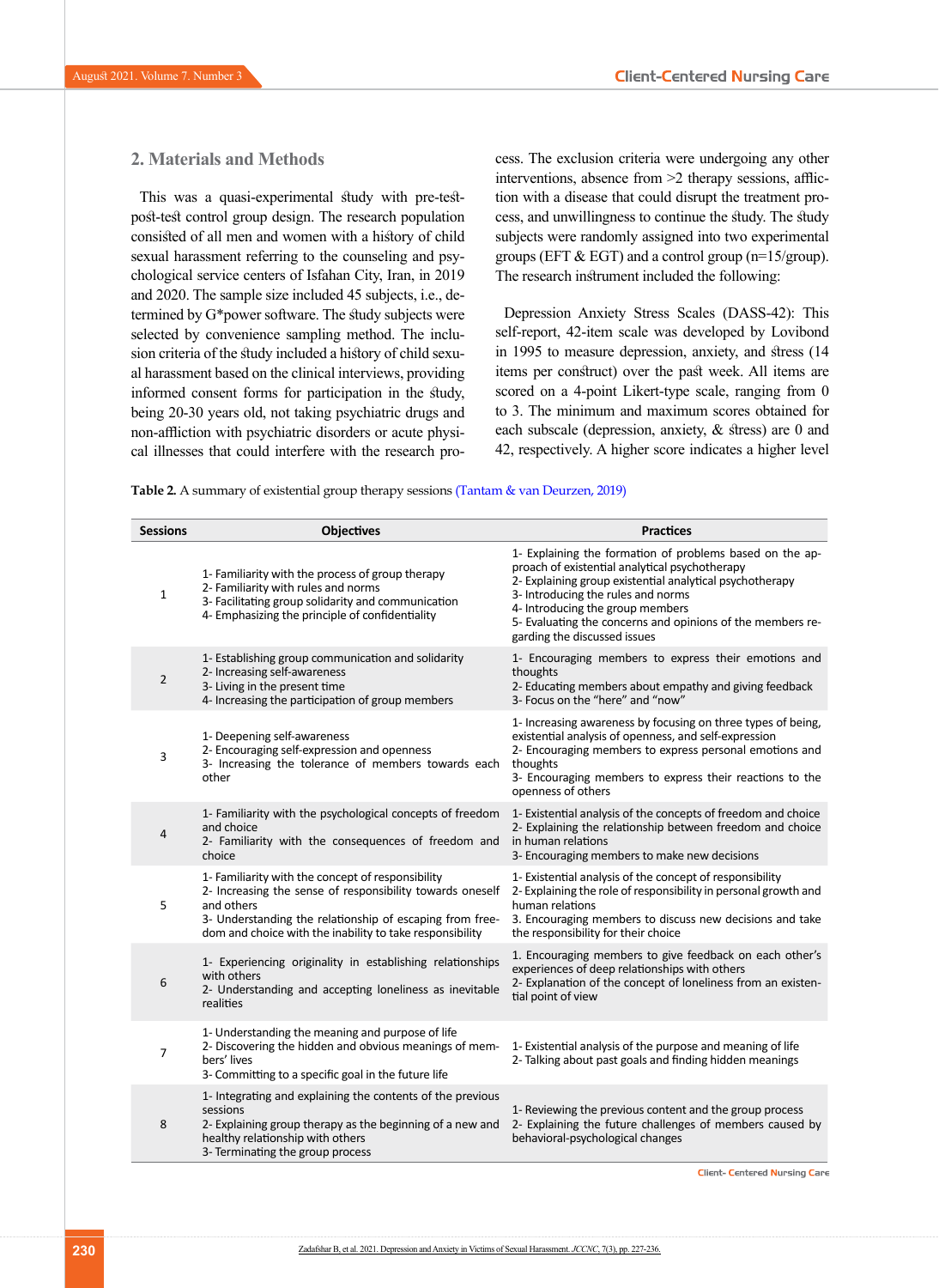of depression, anxiety, and stress. Although this scale can diagnose and screen these symptoms among adolescents, it is better to be used for individuals over the age of 15 years. [Afzali et al. \(2007\)](#page-7-1) reported the reliability of the depression, anxiety, and stress subscales to be 0.94, 0.85, and 0.87, respectively, based on Cronbach's alpha coefficient. In the present study, Cronbach's alpha coefficient for depression, anxiety, and stress subscales were measured as 0.88, 0.82, and 0.90, respectively.

The first intervention program consisted of nine 90-minute sessions of EFT [\(Watson, Goldman & Green](#page-9-2)[berg 2007\)](#page-9-2), and the second intervention program consisted of eight 90-minute sessions of EGT [\(Tantam &](#page-8-19)  [van Deurzen, 2019\).](#page-8-19) The intervention programs in the experimental groups were conducted by the first author. Due to the COVID-19 pandemic, treatment sessions were held online using educational slides. The dependent variables were assessed before the study, after the intervention. Furthermore, all study subjects attended the sessions and no attrition was observed. [Tables 1](#page-2-0) and [2](#page-3-0) present a summary of the therapy sessions.

The obtained data were analyzed by descriptive and inferential statistics, such as mean, standard deviation, and repeated-measures Analysis of Variance (ANOVA) in SPSS.

#### **3. Results**

The Mean±SD age of the control, EFT, and EGT groups were 25.46±3.65, 25.26±4.12, and 25.53±4.72 years, respectively. The collected data suggested that 75.60% of the research subjects were female and 24.40% of them

were male. The demographic variables of the research subjects are presented in [Table 3.](#page-4-0)

Table 4 lists the Mean±SD scores of the research variables in the experimental and control groups in the pretest, post-test, and follow-up phases. Based on the results presented in Table 4, the mean post-test and follow-up scores of depression, anxiety, and stress have reduced, compared to the pre-test in the intervention groups.

As per Table 5, there was a significant difference between the pre-test, post-test, and follow-up phases as well as the time×group interaction in the mean scores of depression, anxiety, and stress (P<0.01).

Based on [Table 6,](#page-6-0) the intragroup effect of time (F-value) was equal to 46.11 for depression, 37.86 for anxiety, and 70.16 for stress; this corroborated the significant difference between the pre-test, post-test, and follow-up measurements (P<0.01). Considering the time×group interactive effects measured by F-value (10.46 for depression, 14.89 for anxiety, & 26.89 for stress) and the group effects measured by F-value (3.26 for depression, 3.45 for anxiety, & 5.99 for stress), there was a significant difference between the mean scores of EFT, EGT, and control groups  $(P<0.05)$ .

The results of the LSD test for the pairwise comparison of mean scores signified a significant difference between the control and EGT groups in the mean score of depression  $(P<0.05)$ ; however, there was no significant difference between the control and EFT groups or between the EFT and EGT groups in this regard. The relevant results also indicated a significant difference between the control group and both experimental groups in the mean

<span id="page-4-0"></span>**Table 3.** The demographic characteristics of the study subjects in the experimental and control groups

|                       |                        |                                                | No.(%)                                     |           |              |       |
|-----------------------|------------------------|------------------------------------------------|--------------------------------------------|-----------|--------------|-------|
| <b>Groups</b>         |                        | <b>Emotion-focused</b><br><b>Group Therapy</b> | <b>Existential Group</b><br><b>Therapy</b> | Control   | <b>Total</b> | P     |
| Gender                | Male                   | 4(26.70)                                       | 4(26.70)                                   | 3(20.00)  | 11(24.40)    | 0.411 |
|                       | Female                 | 11(73.30)                                      | 11(73.30)                                  | 12(80.00) | 34(75.60)    |       |
|                       | High school            | 2(13.30)                                       | 0(0.00)                                    | 0(0.00)   | 2(4.44)      |       |
| Educational           | Associate's<br>degree  | 2(13.30)                                       | 3(20.00)                                   | 3(20.00)  | 8(17.77)     |       |
| level                 | Bachelor's<br>degree   | 5(33.30)                                       | 9(60.00)                                   | 9(60.00)  | 23(51.11)    | 0.119 |
|                       | Postgraduate<br>degree | 6(40.00)                                       | 3(20.00)                                   | 3(20.00)  | 12(26.66)    |       |
| <b>Marital status</b> | Single                 | 11(73.30)                                      | 11(73.30)                                  | 9(60.00)  | 31(68.90)    | 0.380 |
|                       | Married                | 4(26.70)                                       | 4(26.70)                                   | 6(40.00)  | 14(31.10)    |       |

**Client- Centered Nursing Care**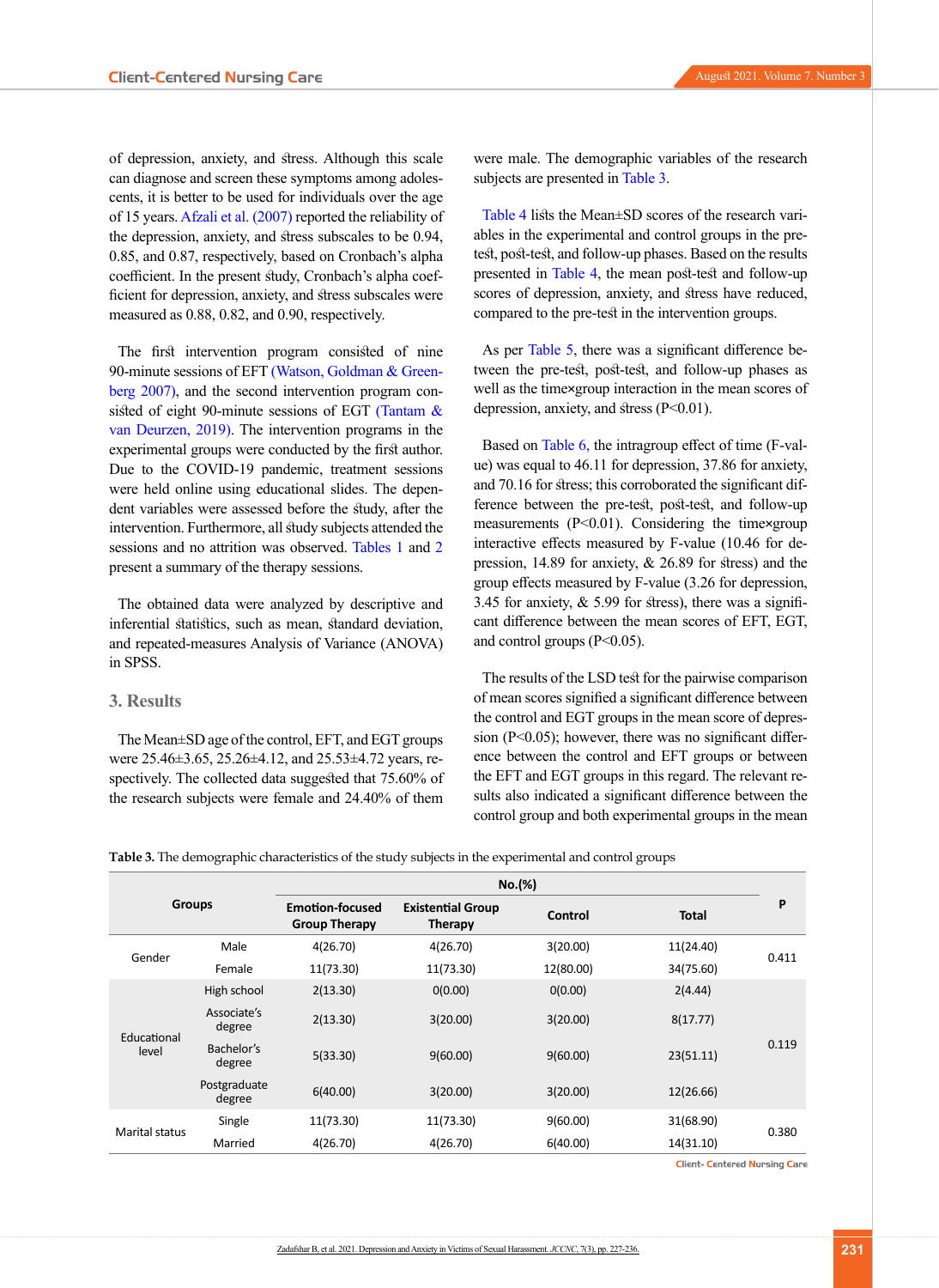| follow-up stages    |               |  |         | $\blacksquare$ | . |  |
|---------------------|---------------|--|---------|----------------|---|--|
|                     |               |  | Mean±SD |                |   |  |
| Dependent variables | <b>Phases</b> |  |         |                |   |  |

**Table 4.** Mean±SD values of the dependent variables in the experimental and control groups in the pre-test, post-test, and

|                            | <b>Phases</b> |                                      |                                  |                  |
|----------------------------|---------------|--------------------------------------|----------------------------------|------------------|
| <b>Dependent variables</b> |               | <b>Emotion-focused Group Therapy</b> | <b>Existential Group Therapy</b> | Control          |
|                            | Pre-test      | 19.33±5.31                           | 21.26±4.52                       | 19.80±5.08       |
| Depression                 | Post-test     | 15.13±4.53                           | 16.06±4.84                       | 19.33±5.12       |
|                            | Follow-up     | 15.66±4.87                           | 16.86±4.98                       | 20.00±5.41       |
|                            | Pre-test      | 20.86±4.58                           | 19.80±6.28                       | 19.30±4.36       |
| Anxiety                    | Post-test     | 15.80±3.65                           | 15.46±4.62                       | 20.53±4.13       |
|                            | Follow-up     | 16.00±3.95                           | 16.06±4.58                       | $19.13 \pm 3.79$ |
|                            | Pre-test      | 17.13±5.55                           | 23.66±5.10                       | 18.46±5.18       |
| <b>Stress</b>              | Post-test     | 12.86±5.25                           | 17.73±4.04                       | 18.60±4.30       |
|                            | Follow-up     | 13.40±5.47                           | 18.93±4.09                       | 19.80±4.31       |
|                            |               |                                      |                                  |                  |

**Client- Centered Nursing Care** 

|                  |                | $\overline{\phantom{a}}$ |       |                |                 |        |               |       |
|------------------|----------------|--------------------------|-------|----------------|-----------------|--------|---------------|-------|
| <b>Variables</b> | <b>Effects</b> | <b>Values</b>            | F     | df1            | df <sub>2</sub> | P      | Partial $n^2$ | Power |
|                  | Time           | 0.328                    | 23.16 | 2              | 41              | 0.0001 | 0.61          | 1.00  |
| Depression       | Group × Time   | 0.609                    | 5.77  | 4              | 82              | 0.0001 | 0.22          | 0.97  |
|                  | Time           | 0.404                    | 30.26 | $\overline{2}$ | 41              | 0.001  | 0.59          | 1.00  |
| Anxiety          | Group × Time   | 0.509                    | 8.23  | 4              | 82              | 0.001  | 0.29          | 0.99  |
|                  | Time           | 0.201                    | 81.50 | $\overline{2}$ | 41              | 0.001  | 0.79          | 1.00  |
| <b>Stress</b>    | Group × Time   | 0.305                    | 16.60 | 4              | 82              | 0.001  | 0.44          | 1.00  |

Client- Centered Nursing Care

score of anxiety  $(P<0.05)$ ; however, no such difference was observed between the intervention groups. Finally, there was a significant difference between the control and EFT groups, also between the EFT and EGT groups in the mean score of stress (P<0.05). However, there was no significant difference between the control and EGT in this regard [\(Table 7\)](#page-6-1).

**Table 5.** Wilks' Lambda and Partial Eta-Squared values of the research variables

#### **4. Discussion**

The present study determined the effects of EFT and EGT on depression, anxiety, and stress in the victims of child sexual harassment in Isfahan City, Iran. The study findings revealed a significant difference in the mean scores between the study groups. The results also indicated that EGT was more effective than EFT in reducing depression symptoms. Additionally, both interventions effectively reduced anxiety symptoms in the research subjects. The obtained data also indicated that EFT was significantly more effective than the EGT in reducing stress symptoms in the victims of child sexual harassment. [Tim](#page-8-12)[ulak et al. \(2018\)](#page-8-12) stated that EFT was effective in treating generalized anxiety disorder in the clients referring to a primary care psychology/counseling service. [Greenberg](#page-8-20)  [\(2017\)](#page-8-20) reported that EFT reduces depression in patients by implementing specific therapeutic techniques.

Major elements of sexual harassment are illegal action and force; as the force deprives the other party of his/ her will and makes his/her a victim and a worthless tool, instead of a sexual partner [\(Heidenreich et al. 2021\)](#page-8-15). Children or adolescents who are sexually harassed may experience various mood-anxiety disorders or family problems. Moreover, the fear of disgrace or disclosure of the event (sexual harassment) makes the victims more and more dependent on their family or trusted relatives;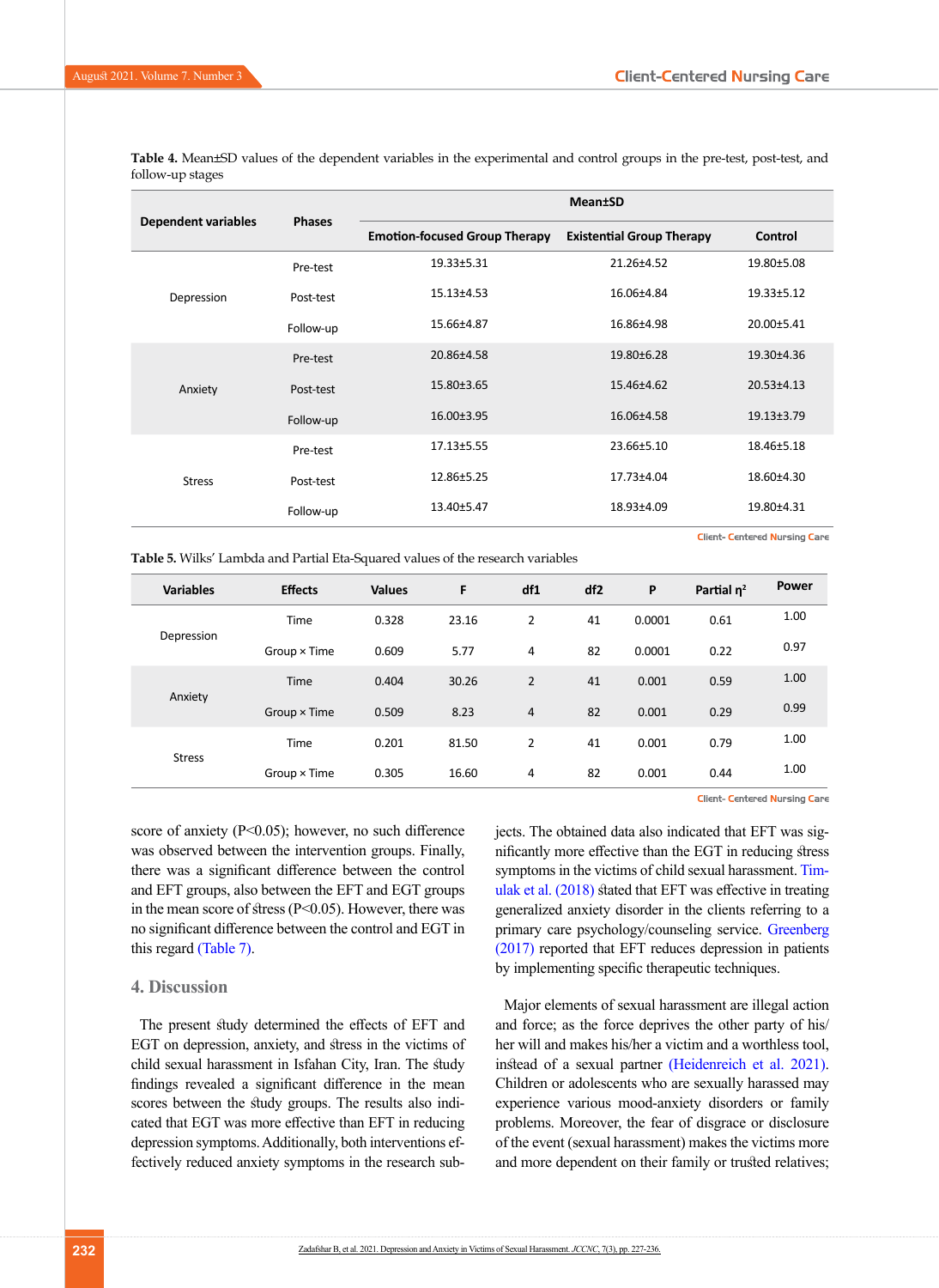| <b>Scales</b> | <b>Within and between</b><br>subjects' effects | Source              | SS      | df             | <b>MS</b> | F     | P     | $\eta^2$ | Power |
|---------------|------------------------------------------------|---------------------|---------|----------------|-----------|-------|-------|----------|-------|
|               |                                                | Time                | 272.05  | 1.48           | 182.70    | 46.11 | 0.001 | 0.52     | 1.00  |
|               | Within-subjects                                | Group × Time        | 123.49  | 2.97           | 41.46     | 10.46 | 0.001 | 0.33     | 0.99  |
| Depression    |                                                | Error               | 248.77  | 62.54          | 3.96      |       |       |          |       |
|               | Between-subjects                               | Group               | 447.12  | $\overline{2}$ | 223.56    | 3.26  | 0.048 | 0.13     | 0.59  |
|               |                                                | Error               | 2871.95 | 42             | 58.38     |       |       |          |       |
|               | Within-subjects                                | Time                | 238.23  | 1.55           | 153.69    | 37.86 | 0.001 | 0.47     | 1.00  |
|               |                                                | $Group \times Time$ | 180.83  | 3.10           | 58.33     | 14.37 | 0.001 | 0.40     | 1.00  |
| Anxiety       |                                                | Error               | 264.26  | 65.10          | 4.05      |       |       |          |       |
|               | Between-subjects                               | Group               | 417.61  | $\overline{2}$ | 208.80    | 3.83  | 0.02  | 0.15     | 0.66  |
|               |                                                | Error               | 2284.80 | 42             | 54.40     |       |       |          |       |
|               |                                                | Time                | 268.04  | 1.62           | 164.58    | 70.16 | 0.001 | 0.62     | 1.00  |
|               | Within-subjects                                | Group × Time        | 205.51  | 3.25           | 63.09     | 26.89 | 0.001 | 0.56     | 1.00  |
| <b>Stress</b> |                                                | Error               | 1600.44 | 680.40         | 20.34     |       |       |          |       |
|               |                                                | Group               | 800.17  | $\overline{2}$ | 400.08    | 5.99  | 0.005 | 0.22     | 0.85  |
|               | Between-subjects                               | Error               | 2801.55 | 42             | 66.704    |       |       |          |       |

<span id="page-6-0"></span>**Table 6.** Within- and between-subjects repeated-measures ANOVA data of the research variables in the pre-test, post-test, and follow-up phases

Client- Centered Nursing Care

this can cause numerous social problems for victims. Existential therapists argue that this intervention enables individuals to be honest with themselves, expand their view of themselves and the world, and clarify what can make their lives meaningful.

When clients realize that they have not had a fully developed personality in their lives and how they should actualize their potentials, set and pursue their objectives in life, and identify their criteria and values, they can find a new style for their lives to be an informed subject who can responsibly make decisions [\(Heidenreich et al. 2021\)](#page-8-15).

It seems that the victims of sexual harassment can control their negative emotions and thoughts if they learn to be responsible for their decisions, accept the anxiety caused by changes, and cope with unchangeable or unavoidable matters [\(Feizi et al. 2019\).](#page-8-17) In other words, the originality of existence in groups is a view that involves finding choices to give meaning to life. This process en-

<span id="page-6-1"></span>**Table 7.** LSD test for the paired comparison of the research variables in the post-test and follow-up phases

| <b>Variables</b> | <b>Groups</b>                                             | Mean Diff. | <b>SE</b> | P     |
|------------------|-----------------------------------------------------------|------------|-----------|-------|
|                  | Emotion-focused group therapy - control                   | $-3.00$    | 1.74      | 0.093 |
| Depression       | Existential group therapy - control                       | $-4.35$    | 1.74      | 0.016 |
|                  | Emotion-focused group therapy - existential group therapy | $-1.35$    | 1.74      | 0.441 |
|                  | Emotion-focused group therapy - control                   | $-3.93$    | 1.55      | 0.015 |
| Anxiety          | Existential group therapy - control                       | $-3.48$    | 1.55      | 0.030 |
|                  | Emotion-focused group therapy - existential group therapy | 0.44       | 1.55      | 0.776 |
|                  | Emotion-focused group therapy - control                   | $-4.48$    | 1.72      | 0.013 |
| <b>Stress</b>    | Existential group therapy - control                       | $-1.15$    | 1.72      | 0.506 |
|                  | Emotion-focused group therapy - existential group therapy | $-5.64$    | 1.72      | 0.002 |

Client- Centered Nursing Care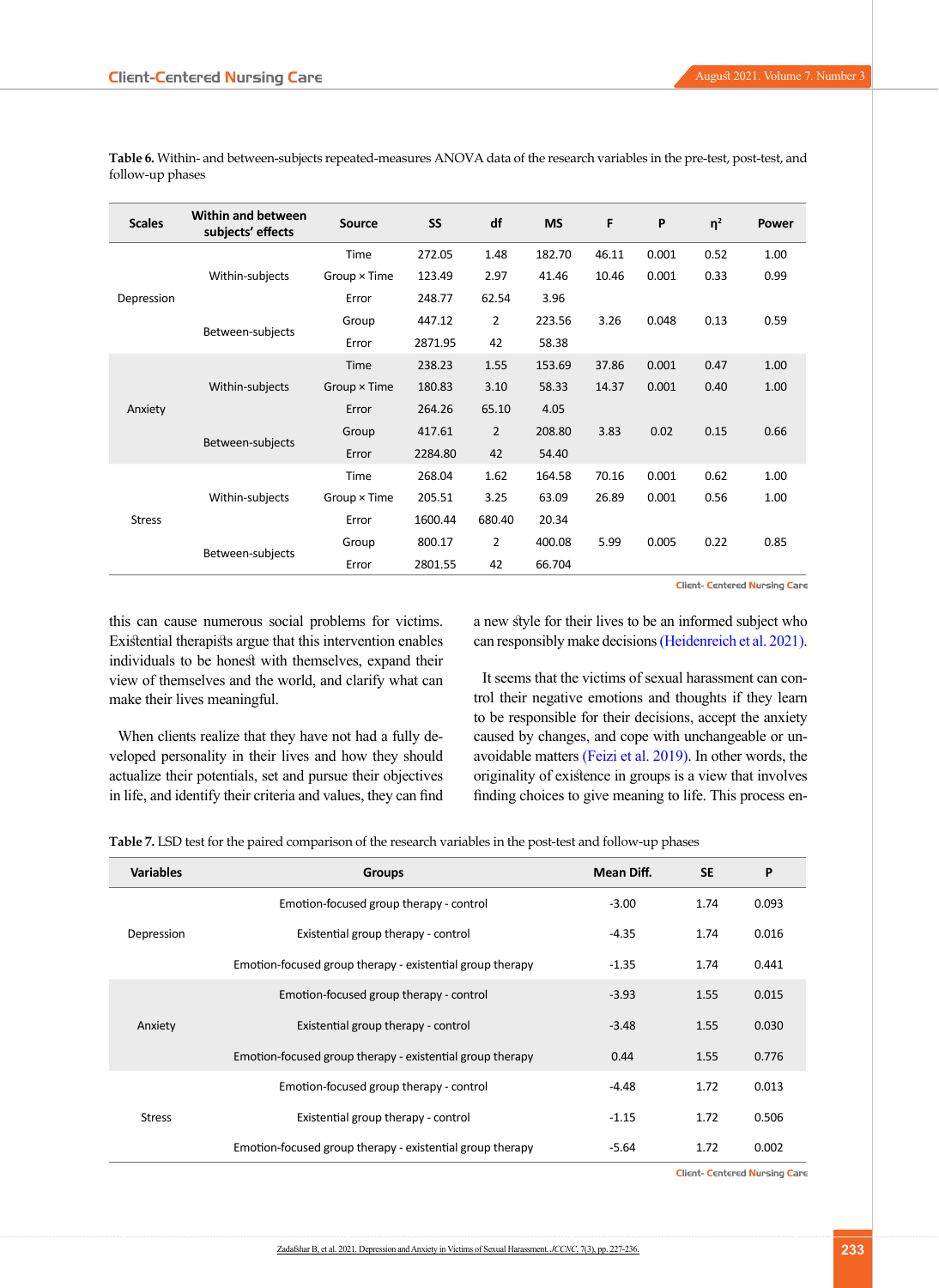ables individuals to understand they can be the author of their lives, instead of remaining a passive victim of conditions [\(Schippers & Ziegler 2019\)](#page-8-21). Finally, the group allows individuals to review their values and compare them with others [\(Cowan et al. 2020\).](#page-8-22) Realizing that they are not the only victims of sexual harassment, individuals in a group can increase their self-esteem and have a sense of usefulness. This is because they can share their experiences with others to overcome problems. The abovementioned data can help us to justify the effectiveness of EGT in reducing depression and anxiety symptoms among the victims of sexual harassment.

EFT is based on a specific manner of communicating with clients, as a prerequisite for practical treatment. This situation can be described in different ways; e.g., the therapist helps the client to combine "being" with "doing", something similar to the difference between "following" and "directing" the client. The therapist follows the ever-changing inner experience of the client; this does not mean the mechanical interpretation of the client's words. It rather refers to the therapist's attempts to maintain an empathetic connection with the client's internal experience and examine their understanding of that experience [\(Duriez 2021\).](#page-8-23) Furthermore, the therapist attempts to actively lead the therapy; this does not mean at all that therapist makes a lecture, advises, and controls the clients or attempts to solve the problems and clarify the clients. The main objectives of EFT are to create and enhance adaptive early emotions and change the abnormalities to help the clients to manage their emotions, develop empathy, and choose more adaptive emotional responses; a process, i.e., disrupted in the victims of sexual harassment because of their frustrating experiences [\(Shahar 2020\).](#page-8-11) It seems that this method can reduce anxiety and stress because it helps clients to face the current conditions of their lives and review the unpleasant memories that lead to sadness, anger, and stress to take a more responsible role in the face of events, be able to change the changeable conditions and situations, and accept unchangeable conditions without suffering [\(Timulak et al. 2020\)](#page-8-24). Similar to behavioral aspects, the cognitive aspect of emotion-focused techniques aims to manage emotions to increase psychological adjustment and adaptation [\(Soltani et al. 2014\).](#page-8-25) Thus, one's awareness of the present helps one to find a new manner to understand and respond to all the inner feelings and recognize all their emotions, thoughts, and experiences. This can justify the effectiveness of EFT in reducing anxiety and stress.

This study was conducted on the victims of child sexual harassment; therefore, the obtained findings should be cautiously generalized to other groups, such as adult female victims of sexual rape and violence or those encountering other psychological disorders. Moreover, due to time constraints, it was impossible to conduct a second follow-up test to measure the long-term stability of the results.

#### **5. Conclusion**

The present study findings indicated the effectiveness of EFT and EGT in reducing depression, anxiety, and stress among the victims of sexual harassment. Thus, psychologists and psychiatric nurses are recommended to hold courses and workshops based on these therapies to improve psychological wellbeing and the negative consequences of sexual harassment, such as anxiety, stress, and depression.

#### **Ethical Considerations**

#### **Compliance with ethical guidelines**

The study was approved by the Ethics Committee of Islamic Azad University- Shahrekord Branch (Code: IR.IAU.SHK.REC.1400.012). Informed written consent was signed by all the participants before the study.

#### **Funding**

The article was extracted from the PhD, dissertation of Behrad Zadafshar at the Department of Psychology, Shahrekord Branch, Islamic Azad University, Shahrekord, Iran. This research did not receive any grant from funding agencies in the public, commercial, or nonprofit sectors.

#### **Authors' contributions**

All authors equally contributed to preparing this article.

#### **Conflict of interest**

The authors declared no conflicts of interest.

#### **References**

- <span id="page-7-1"></span>Afzali, A., et al. 2007. [Psychometric properties of DASS-42 as assessed in a sample of Kermanshah high school students (Persian)]. *Journal of Research in Behavioural Sciences,* 5(2), pp. 81-92. [[DOI:20.1001.1.17352029.1386.5.2.3.4](http://dorl.net/dor/20.1001.1.17352029.1386.5.2.3.4)]
- <span id="page-7-0"></span>Bahmani, B., et al. 2015. The effectiveness of cognitive-existential group therapy on increasing hope and decreasing depression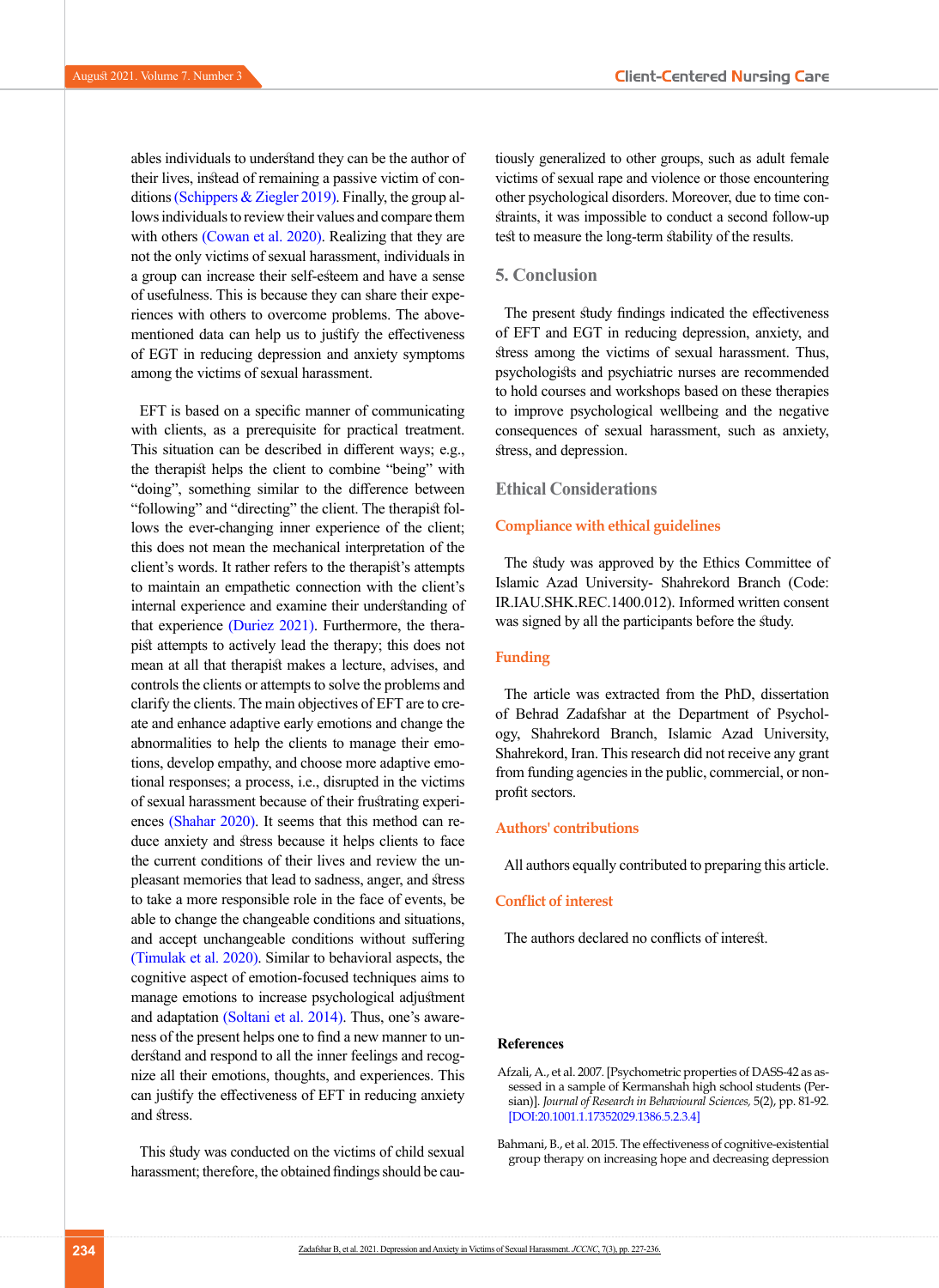in women-treated with haemodialysis. *Global Journal of Health Science,* 8(6), pp. 219-25. [\[DOI:10.5539/gjhs.v8n6p219](https://doi.org/10.5539/gjhs.v8n6p219)]

- <span id="page-8-3"></span>Banducci, A. N., et al. 2014. The impact of childhood abuse on inpatient substance users: Specific links with risky sex, aggression, and emotion dysregulation. *Child Abuse & Neglect,* 38(5), pp. 928-38. [\[DOI:10.1016/j.chiabu.2013.12.007\]](https://doi.org/10.1016/j.chiabu.2013.12.007)
- <span id="page-8-8"></span>Boroughs, M. S., et al. 2015. Complexity of childhood sexual abuse: Predictors of current post-traumatic stress disorder, mood disorders, substance use, and sexual risk behavior among adult men who have sex with men. *Archives of Sexual Behavior*, 44(7), pp. 1891-902. [\[DOI:10.1007/s10508-015-0546-9\]](https://doi.org/10.1007/s10508-015-0546-9)
- <span id="page-8-18"></span>Brown, S. J., et al. 2019. Psychosocial interventions for survivors of rape and sexual assault experienced during adulthood. *The Cochrane Database of Systematic Reviews,* 2019(11), p. CD013456. [\[DOI:10.1002/14651858.CD013456](https://doi.org/10.1002/14651858.CD013456)]
- <span id="page-8-4"></span>Carey, K. B., et al. 2018. Mental health consequences of sexual assault among first-year college women. *Journal of American College Health,* 66(6), pp. 480-6. [\[DOI:10.1080/07448481.2018.1](https://doi.org/10.1080/07448481.2018.1431915) [431915](https://doi.org/10.1080/07448481.2018.1431915)]
- <span id="page-8-13"></span>Carryer, J. R. & Greenberg, L. S., 2010. Optimal levels of emotional arousal in experiential therapy of depression. *Journal of Consulting and Clinical Psychology,* 78(2), pp. 190-9. [[DOI:10.1037/](https://doi.org/10.1037/a0018401) [a0018401](https://doi.org/10.1037/a0018401)]
- <span id="page-8-16"></span>Chabok, M., Kashaninia, Z. & Haghani, H., 2017. The relationship between spiritual health and general self-efficacy in the Iranian elderly. *Journal of Client-Centered Nursing Care,* 3(2), pp. 125-32. [\[DOI:10.32598/jccnc.3.2.125](https://doi.org/10.32598/jccnc.3.2.125)]
- <span id="page-8-22"></span>Cowan, A., Ashai, A. & Gentile, J. P., 2020. Psychotherapy with survivors of sexual abuse and assault. *Innovations in Clinical Neuroscience,* 17(1-3), pp. 22-6. [\[PMID](https://pubmed.ncbi.nlm.nih.gov/32547843/)]
- <span id="page-8-23"></span>Duriez N., 2021. Emotion regulation focused family therapy with contemporary families affected by information and communication technologies. *Frontiers in Sociology*, 6, p. 633515. [\[DOI:10.3389/fsoc.2021.633515](https://doi.org/10.3389/fsoc.2021.633515)]
- <span id="page-8-6"></span>Dworkin, E. R., et al. 2017. Sexual assault victimization and psychopathology: A review and meta-analysis. *Clinical Psychology Review*, 56, pp. 65-81. [\[DOI:10.1016/j.cpr.2017.06.002\]](https://doi.org/10.1016/j.cpr.2017.06.002)
- <span id="page-8-17"></span>Feizi, M., et al. 2019. The effectiveness of existential psychotherapy on attitude to life and self-flourishing of educated women homemakers. *Journal of Education and Health Promotion*, 8, p. 237. [\[DOI:10.4103/jehp.jehp\\_473\\_18\]](https://doi.org/10.4103/jehp.jehp_473_18)
- Flecha, R., Tomás, G. & Vidu, A., 2020. Contributions from psychology to effectively use, and achieving sexual consent. *Frontiers in Psychology,* 11, p. 92. [\[DOI:10.3389/fpsyg.2020.00092](https://doi.org/10.3389/fpsyg.2020.00092)]
- <span id="page-8-20"></span>Greenberg, L. S., 2017. Emotion-focused therapy of depression. *Person-Centered & Experiential Psychotherapies,* 16(2), pp. 106-17. [\[DOI:10.1080/14779757.2017.1330702\]](https://doi.org/10.1080/14779757.2017.1330702)
- <span id="page-8-9"></span>Harford, T. C., Yi, H. Y. & Grant, B. F., 2014. Associations between childhood abuse and interpersonal aggression and suicide attempt among U.S. adults in a national study. *Child Abuse & Neglect*, 38(8), pp. 1389-98. [\[DOI:10.1016/j.chiabu.2014.02.011\]](https://doi.org/10.1016/j.chiabu.2014.02.011)
- <span id="page-8-15"></span>Heidenreich, T., et al. 2021. Existential approaches and cognitive behavior therapy: Challenges and potential. *International Journal of Cognitive Therapy,* 14, pp. 1-26. [[DOI:10.1007/s41811-](https://doi.org/10.1007/s41811-020-00096-1) [020-00096-1\]](https://doi.org/10.1007/s41811-020-00096-1)
- <span id="page-8-1"></span>Kahsay, W. G., et al. 2020. Sexual harassment against female nurses: A systematic review. *BMC Nursing,* 19, pp. 58-58. [[DOI:10.1186/s12912-020-00450-w\]](https://doi.org/10.1186/s12912-020-00450-w)
- <span id="page-8-2"></span>Khodabakhshi-Koolaee, A., Akhalaghi-Yazdi, R. & Hojati Sayah, M., 2019. Investigating gestalt-based play therapy on anxiety and loneliness in female labour children with sexual abuse: A Single Case Research Design (SCRD). *Journal of Client-Centered Nursing Care,* 5(3), pp. 147-56. [[DOI:10.32598/JCCNC.5.3.147](https://doi.org/10.32598/JCCNC.5.3.147)]
- <span id="page-8-14"></span>Mohammadi, S., et al. 2020. Effectiveness of schema therapy and emotional self-regulation therapy in the components of women's marital conflicts. *Journal of Client-Centered Nursing Care,*  6(4), pp. 277-88. [\[DOI:10.32598/JCCNC.6.4.341.1](https://doi.org/10.32598/JCCNC.6.4.341.1)]
- <span id="page-8-7"></span>Nemeroff, C. B., 2016. Paradise lost: The neurobiological and clinical consequences of child abuse and neglect. *Neuron,*  89(5), pp. 892-909. [\[DOI:10.1016/j.neuron.2016.01.019](https://doi.org/10.1016/j.neuron.2016.01.019)]
- <span id="page-8-10"></span>Post, R. M., et al. 2015. Verbal abuse, like physical and sexual abuse, in childhood is associated with an earlier onset and more difficult course of bipolar disorder. *Bipolar Disorders,*  17(3), pp. 323-30. [\[DOI:10.1111/bdi.12268\]](https://doi.org/10.1111/bdi.12268)
- <span id="page-8-5"></span>Radell, M. L., et al. 2021. The impact of different types of abuse on depression. *Depression Research and Treatment*, 2021, p. 6654503. [\[DOI:10.1155/2021/6654503](https://doi.org/10.1155/2021/6654503)]
- <span id="page-8-21"></span>Schippers, M. C. & Ziegler, N., 2019. Life crafting as a way to find purpose and meaning in life. *Frontiers in Psychology*, 10, p. 2778. [[DOI:10.3389/fpsyg.2019.02778\]](https://doi.org/10.3389/fpsyg.2019.02778)
- <span id="page-8-11"></span>Shahar, B., 2020. New developments in emotion-focused therapy for social anxiety disorder. *Journal of Clinical Medicine,* 9(9), p. 2918. [\[DOI:10.3390/jcm9092918\]](https://doi.org/10.3390/jcm9092918)
- Shrivastava, A. K., et al. 2017. Child sexual abuse and the development of psychiatric disorders: A neurobiological trajectory of pathogenesis. *Industrial Psychiatry Journal,* 26(1), pp. 4-12. [[DOI:10.4103/ipj.ipj\\_38\\_15\]](https://doi.org/10.4103/ipj.ipj_38_15)
- <span id="page-8-25"></span>Soltani, M., et al. 2014. The impact of emotionally focused therapy on emotional distress in infertile couples. *International Journal of Fertility & Sterility,* 7(4), pp. 337-44. [\[PMID\]](https://pubmed.ncbi.nlm.nih.gov/24520504/)
- <span id="page-8-0"></span>Syarifah Fathynah, S. S. & Sharifah Syahirah, S. S., 2015. The occurrence of sexual harassment among sports practitioners in Bukit Jalil, Kuala Lumpur. Procedia - Social and Behavioral Sciences, 211, pp. 917-23. [\[DOI:10.1016/j.sbspro.2015.11.121](https://doi.org/10.1016/j.sbspro.2015.11.121)]
- <span id="page-8-19"></span>Tantam, D. & van Deurzen, E., 2019. *Existential group therapy.* In: van Deurzen, E., et al (eds), The Wiley World Handbook of Existential Therapy. Hoboken: Wiley Blackwell. [[DOI:10.1002/9781119167198.ch27](https://doi.org/10.1002/9781119167198.ch27)]
- <span id="page-8-12"></span>Timulak, L., et al. 2018. A comparison of emotion-focused therapy and cognitive-behavioural therapy in the treatment of generalised anxiety disorder: Study protocol for a randomised controlled trial. *Trials*, 19(1), p. 506. [\[DOI:10.1186/s13063-018-](https://doi.org/10.1186/s13063-018-2892-0) [2892-0\]](https://doi.org/10.1186/s13063-018-2892-0)
- <span id="page-8-24"></span>Timulak, L., et al. 2020. Emotion-focused therapy as a transdiagnostic treatment for depression, anxiety and related disorders: Protocol for an initial feasibility randomised control trial. *HRB Open Research,* 3, p. 7. [\[DOI:10.12688/hrbopenres.12993.1](https://doi.org/10.12688/hrbopenres.12993.1)]
- Vega-Gea, E., Ortega-Ruiz, R. & Sánchez, V., 2016. Peer sexual harassment in adolescence: Dimensions of the sexual harassment survey in boys and girls. *International Journal of Clinical and Health Psychology,* 16(1), pp. 47-57. [[DOI:10.1016/j.](https://doi.org/10.1016/j.ijchp.2015.08.002) [ijchp.2015.08.002\]](https://doi.org/10.1016/j.ijchp.2015.08.002)